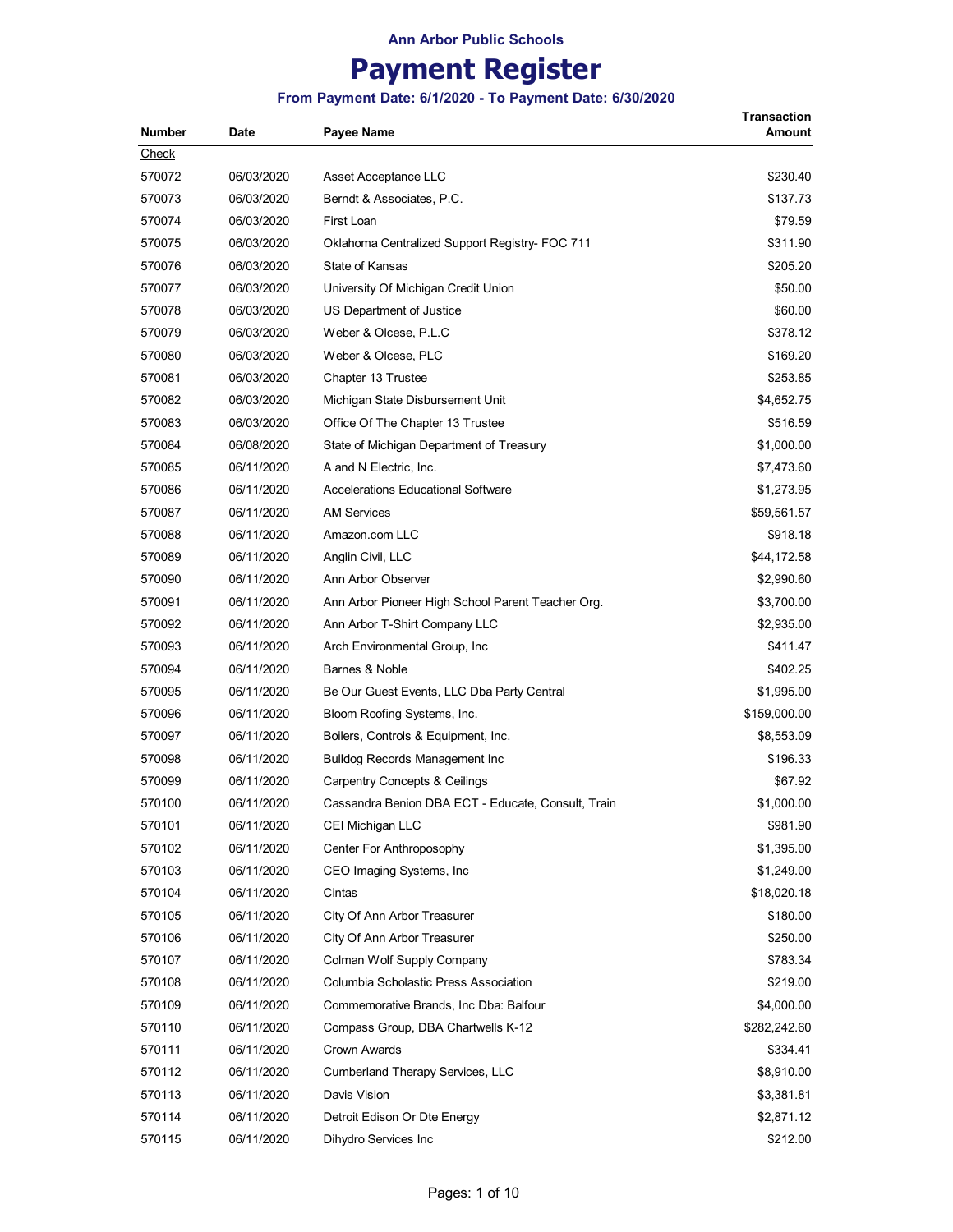## **Payment Register**

| 570116 | 06/11/2020 | Dollar Bill Copying                               | \$85.49      |
|--------|------------|---------------------------------------------------|--------------|
| 570117 | 06/11/2020 | Dte Energy                                        | \$5,498.49   |
| 570118 | 06/11/2020 | Dummies On The Run Jerry Buffman                  | \$50.00      |
| 570119 | 06/11/2020 | Ed Haass Sales Company                            | \$2,141.17   |
| 570120 | 06/11/2020 | ESGI, LLC                                         | \$736.00     |
| 570121 | 06/11/2020 | Events To Remember, LLC                           | \$2,530.00   |
| 570122 | 06/11/2020 | Fanta, Jane                                       | \$1,105.00   |
| 570123 | 06/11/2020 | Ferguson Enterprises, Inc.                        | \$1,763.92   |
| 570124 | 06/11/2020 | Fiber Link Inc.                                   | \$3,188.06   |
| 570125 | 06/11/2020 | Fontanesi and Kann Co.                            | \$560.00     |
| 570126 | 06/11/2020 | Gaynor, Jeffrey, T                                | \$130.00     |
| 570127 | 06/11/2020 | General Painting Company LLC                      | \$7,850.00   |
| 570128 | 06/11/2020 | Glenn Nelson                                      | \$130.00     |
| 570129 | 06/11/2020 | Graduate Service Inc.                             | \$650.50     |
| 570130 | 06/11/2020 | GraduationSource                                  | \$161.20     |
| 570131 | 06/11/2020 | Huntington National Bank                          | \$500.00     |
| 570132 | 06/11/2020 | Huron River Watershed Council                     | \$4,423.79   |
| 570133 | 06/11/2020 | J.C. Ehrlich Pest Control                         | \$2,339.00   |
| 570134 | 06/11/2020 | Johnson, Bryan, Lee                               | \$130.00     |
| 570135 | 06/11/2020 | Johnstone Supply Detroit Group                    | \$81.59      |
| 570136 | 06/11/2020 | Kajeet, Inc                                       | \$94,680.30  |
| 570137 | 06/11/2020 | Kelly-Shaieb, Jessica, Leigh                      | \$130.00     |
| 570138 | 06/11/2020 | Kone Incorporated                                 | \$238.67     |
| 570139 | 06/11/2020 | Lazarus, Rebecca, Ruth                            | \$130.00     |
| 570140 | 06/11/2020 | Lerch Bates Inc.                                  | \$6,600.00   |
| 570141 | 06/11/2020 | <b>Mediscan Staffing Services</b>                 | \$13,325.00  |
| 570142 | 06/11/2020 | MI Interscholastic Athletic Administration Assoc. | \$210.00     |
| 570143 | 06/11/2020 | Michigan Futsal Factory Academy, LLC              | \$859.20     |
| 570144 | 06/11/2020 | Michigan Interpreting Services, Inc.              | \$12,312.00  |
| 570145 | 06/11/2020 | Michigan Interscholastic Forensic Association     | \$60.00      |
| 570146 | 06/11/2020 | Michigan Power Rodding, Inc.                      | \$1,405.00   |
| 570147 | 06/11/2020 | Midwestern Consulting Inc-Mci                     | \$4,123.40   |
| 570148 | 06/11/2020 | Miller Canfield Paddock Stone Plc                 | \$124,848.19 |
| 570149 | 06/11/2020 | Mitchell & Mouat Architects                       | \$31,690.00  |
| 570150 | 06/11/2020 | Moody's Investors Service                         | \$70,000.00  |
| 570151 | 06/11/2020 | National Express Durham Holding Corp/DBA Trinity  | \$691,220.00 |
| 570152 | 06/11/2020 | National Scholastic Press Association/NSPA        | \$129.00     |
| 570153 | 06/11/2020 | NCS Pearson, Inc.                                 | \$1,733.93   |
| 570154 | 06/11/2020 | Neff Company                                      | \$3,740.20   |
| 570155 | 06/11/2020 | NUCO <sub>2</sub> Inc                             | \$371.00     |
| 570156 | 06/11/2020 | Nzoma Educational Consulting Grp, LLC             | \$1,400.00   |
| 570157 | 06/11/2020 | Office Depot                                      | \$1,353.26   |
| 570158 | 06/11/2020 | <b>OHM Advisors</b>                               | \$25,472.50  |
| 570159 | 06/11/2020 | Pediatric Therapy Associates                      | \$46,748.00  |
| 570160 | 06/11/2020 | Quadient Finance USA, Inc.                        | \$500.00     |
| 570161 | 06/11/2020 | Quill Corporation                                 | \$1,119.61   |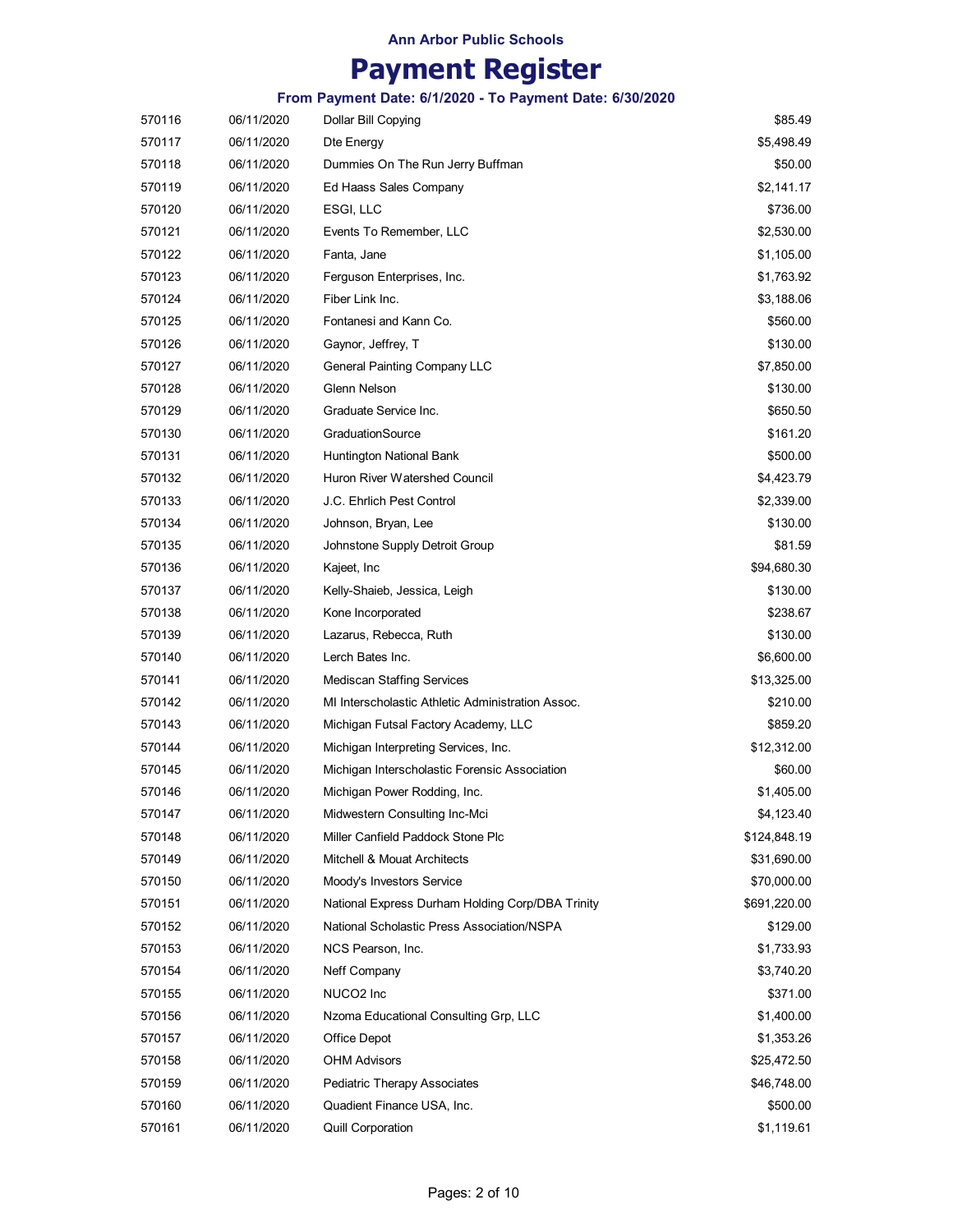## **Payment Register**

| 570162 | 06/11/2020 | RealityWorks Inc                                  | \$2,842.35   |
|--------|------------|---------------------------------------------------|--------------|
| 570163 | 06/11/2020 | Saddleback Educational Publishing Inc.            | \$2,221.63   |
| 570164 | 06/11/2020 | Scholastic Inc                                    | \$518.00     |
| 570165 | 06/11/2020 | ScreenLine Captioning, L.L.C.                     | \$445.00     |
| 570166 | 06/11/2020 | Simone Danyiell Lightfoot                         | \$130.00     |
| 570167 | 06/11/2020 | Soliant Health                                    | \$12,600.00  |
| 570168 | 06/11/2020 | Steve's Custom Signs, Inc.                        | \$33,575.55  |
| 570169 | 06/11/2020 | Sunbridge Institute                               | \$1,500.00   |
| 570170 | 06/11/2020 | Susan Eunice Baskett                              | \$130.00     |
| 570171 | 06/11/2020 | <b>Talx Corporation</b>                           | \$954.00     |
| 570172 | 06/11/2020 | Tango Experience - Ann Arbor, LLC                 | \$948.66     |
| 570173 | 06/11/2020 | Teletech, Inc.                                    | \$59.85      |
| 570174 | 06/11/2020 | The Heaney Group                                  | \$218.40     |
| 570175 | 06/11/2020 | The Sherwin-Williams Company                      | \$8,492.70   |
| 570176 | 06/11/2020 | Thinkstretch Llc                                  | \$2,446.00   |
| 570177 | 06/11/2020 | Tobins Lake Studio                                | \$1,246.70   |
| 570178 | 06/11/2020 | Total Armored Car Service, Inc.                   | \$19.22      |
| 570179 | 06/11/2020 | Tredroc Tire Services, LLC                        | \$1,200.12   |
| 570180 | 06/11/2020 | <b>Treetown Murals LLC</b>                        | \$2,055.09   |
| 570181 | 06/11/2020 | UMB BANK, N.A                                     | \$400.00     |
| 570182 | 06/11/2020 | University Translator Services                    | \$193.80     |
| 570183 | 06/11/2020 | Unum Life Insurance Company Of America            | \$3,844.98   |
| 570184 | 06/11/2020 | Unum Long/Short Term Insurance Company Of America | \$12,168.74  |
| 570185 | 06/11/2020 | Video And Internet Stuff, Llc                     | \$7,650.00   |
| 570186 | 06/11/2020 | VS America Inc                                    | \$102,379.06 |
| 570187 | 06/11/2020 | Washtenaw Intermediate School District            | \$4,230.00   |
| 570188 | 06/11/2020 | Waste Management                                  | \$1,489.52   |
| 570189 | 06/11/2020 | Wolverine Supply Inc                              | \$231.76     |
| 570190 | 06/11/2020 | Adams, Emma                                       | \$558.00     |
| 570191 | 06/11/2020 | Adams, Emma                                       | \$105.00     |
| 570192 | 06/11/2020 | Aspinall, Jillian                                 | \$105.00     |
| 570193 | 06/11/2020 | Baumstark, Janice                                 | \$189.00     |
| 570194 | 06/11/2020 | Berens, Anne                                      | \$104.70     |
| 570195 | 06/11/2020 | Bishop, Brandie                                   | \$407.00     |
| 570196 | 06/11/2020 | Branski, Pawel                                    | \$877.00     |
| 570197 | 06/11/2020 | Brimacombe, John                                  | \$29.45      |
| 570198 | 06/11/2020 | Bumba, Sarah                                      | \$245.00     |
| 570199 | 06/11/2020 | Burkhart, Andrea                                  | \$279.00     |
| 570200 | 06/11/2020 | Choi, Jongwook                                    | \$125.00     |
| 570201 | 06/11/2020 | Darbes, Lynae                                     | \$1,016.00   |
| 570202 | 06/11/2020 | Eck, Thea                                         | \$478.00     |
| 570203 | 06/11/2020 | Eder, Kelly                                       | \$616.00     |
| 570204 | 06/11/2020 | Field, Yunju                                      | \$507.60     |
| 570205 | 06/11/2020 | Field, Yunju                                      | \$313.80     |
| 570206 | 06/11/2020 | Field, Yunju                                      | \$598.00     |
| 570207 | 06/11/2020 | Field, Yunju                                      | \$598.00     |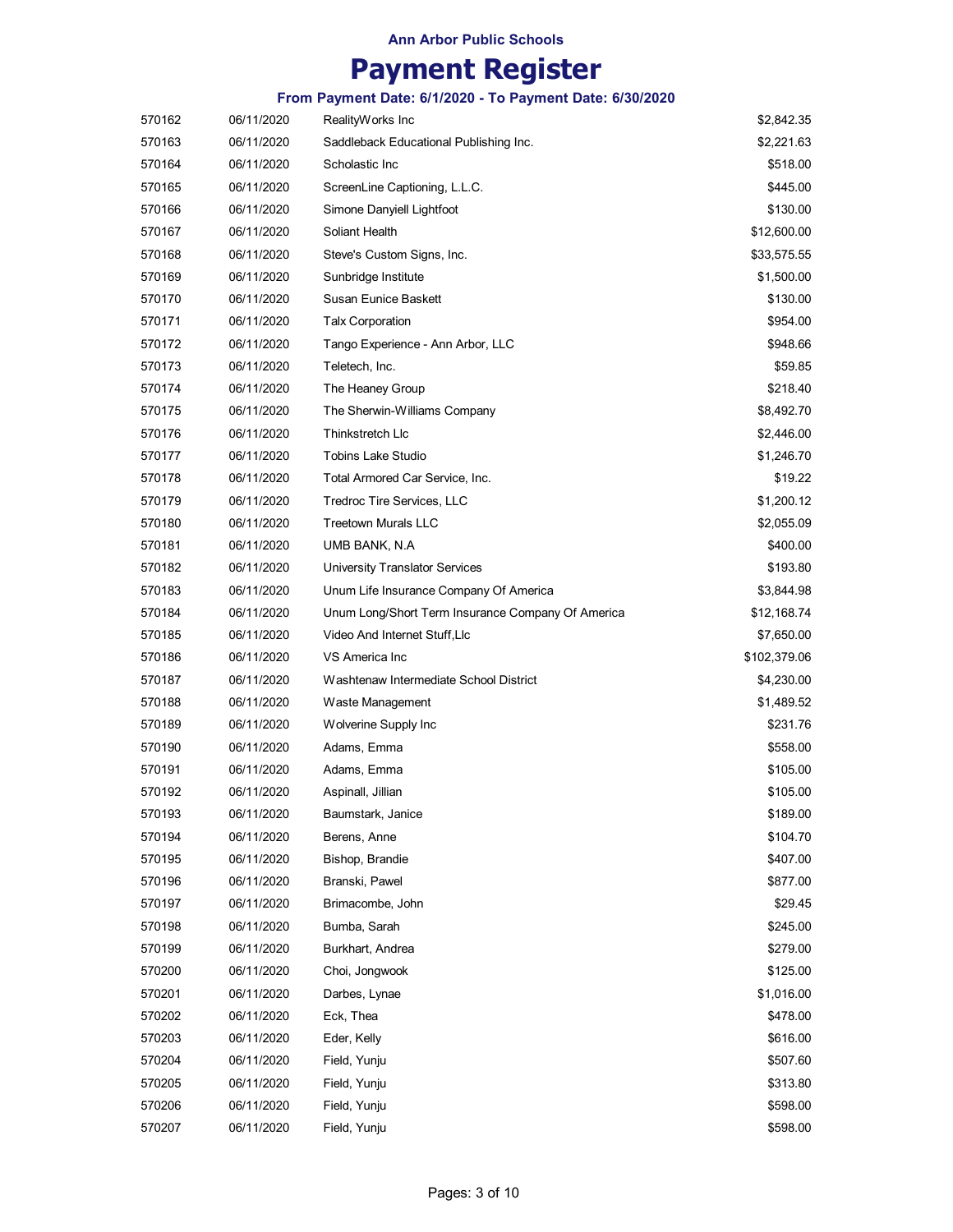# **Payment Register**

| 570208 | 06/11/2020 | Field, Yunju            | \$598.00   |
|--------|------------|-------------------------|------------|
| 570209 | 06/11/2020 | Flint, Susan            | \$239.00   |
| 570210 | 06/11/2020 | Goldsmith, Adam         | \$29.00    |
| 570211 | 06/11/2020 | Gorga, Catherine        | \$1,036.00 |
| 570212 | 06/11/2020 | Hagadone, Kate          | \$244.00   |
| 570213 | 06/11/2020 | Hagadone, Kate          | \$244.00   |
| 570214 | 06/11/2020 | Harris, Andrea          | \$498.00   |
| 570215 | 06/11/2020 | Hering, Mark            | \$89.00    |
| 570216 | 06/11/2020 | Higdon, Ben             | \$1,024.00 |
| 570217 | 06/11/2020 | Higgins, Mary           | \$105.00   |
| 570218 | 06/11/2020 | Hobbs, Steven           | \$249.00   |
| 570219 | 06/11/2020 | Hoffman, Bonny          | \$224.00   |
| 570220 | 06/11/2020 | Howe, Autumn            | \$149.00   |
| 570221 | 06/11/2020 | Howe, Autumn            | \$99.00    |
| 570222 | 06/11/2020 | Huang, Shih-Han         | \$636.00   |
| 570223 | 06/11/2020 | Koike, Yui              | \$193.50   |
| 570224 | 06/11/2020 | Kusiak Galvin, Kate     | \$20.00    |
| 570225 | 06/11/2020 | Lamoureux, Christine    | \$313.00   |
| 570226 | 06/11/2020 | Laureano-Segundo, Erika | \$195.00   |
| 570227 | 06/11/2020 | Ledermann, Molly        | \$249.00   |
| 570228 | 06/11/2020 | Ledermann, Molly        | \$249.00   |
| 570229 | 06/11/2020 | Makowsky, Elizabeth     | \$159.00   |
| 570230 | 06/11/2020 | Makowsky, Elizabeth     | \$159.00   |
| 570231 | 06/11/2020 | Malas, Nasuh            | \$245.00   |
| 570232 | 06/11/2020 | McCabe, Yim             | \$468.00   |
| 570233 | 06/11/2020 | McCabe, Yim             | \$558.00   |
| 570234 | 06/11/2020 | Meixner, Kate           | \$269.00   |
| 570235 | 06/11/2020 | Miller, Julie           | \$203.45   |
| 570236 | 06/11/2020 | Nelson, Jaime           | \$105.00   |
| 570237 | 06/11/2020 | Niederhausen, Andreas   | \$70.00    |
| 570238 | 06/11/2020 | Niederhausen, Andreas   | \$72.00    |
| 570239 | 06/11/2020 | Osher, Sheri            | \$498.00   |
| 570240 | 06/11/2020 | Papp, David             | \$105.00   |
| 570241 | 06/11/2020 | Park, Sujin             | \$77.00    |
| 570242 | 06/11/2020 | Petrescu, Alina         | \$249.00   |
| 570243 | 06/11/2020 | Pirchman, Sharmane      | \$200.00   |
| 570244 | 06/11/2020 | Prescott, John          | \$126.50   |
| 570245 | 06/11/2020 | Recla, Elizabeth        | \$111.00   |
| 570246 | 06/11/2020 | Riccardi, Allison       | \$568.00   |
| 570247 | 06/11/2020 | Rickard, Jenny          | \$877.00   |
| 570248 | 06/11/2020 | Rickard, Jenny          | \$747.00   |
| 570249 | 06/11/2020 | Rilko, Melissa          | \$149.00   |
| 570250 | 06/11/2020 | Rinvelt, Jeffrey        | \$267.75   |
| 570251 | 06/11/2020 | Roberts, Julie          | \$10.15    |
| 570252 | 06/11/2020 | Roberts, Mary           | \$245.00   |
| 570253 | 06/11/2020 | Roddy, Magda            | \$105.00   |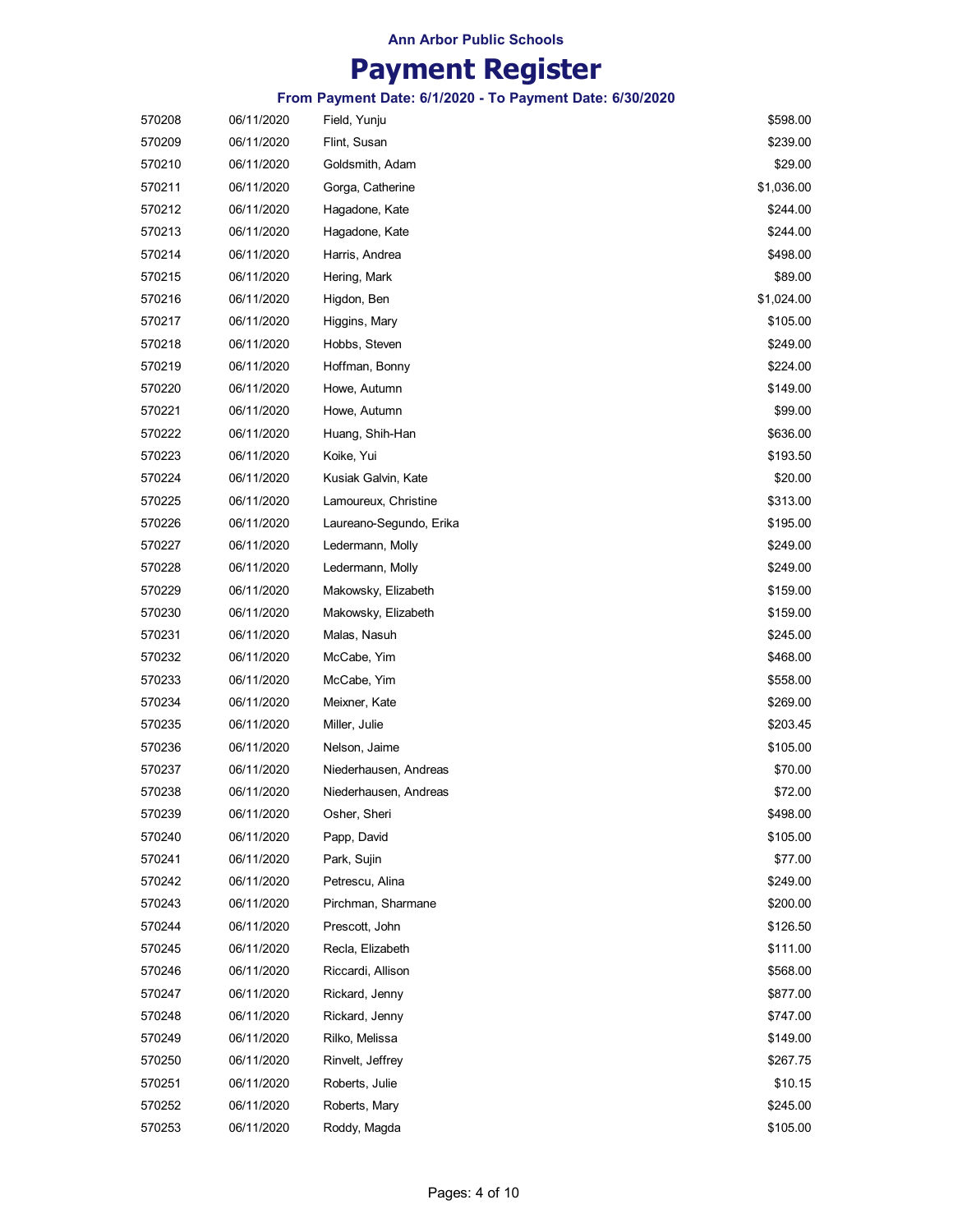## **Payment Register**

| 570254 | 06/11/2020 | Schairbaum, Sarah                              | \$149.00       |
|--------|------------|------------------------------------------------|----------------|
| 570255 | 06/11/2020 | Schuetz, Sonja                                 | \$397.00       |
| 570256 | 06/11/2020 | Scott, Nicole                                  | \$249.00       |
| 570257 | 06/11/2020 | Siwek, Emily                                   | \$822.00       |
| 570258 | 06/11/2020 | Stripling, Burnie                              | \$39.00        |
| 570259 | 06/11/2020 | Svilar, Alex                                   | \$2,088.00     |
| 570260 | 06/11/2020 | Szczak, Johanna                                | \$1,056.00     |
| 570261 | 06/11/2020 | Terao, Rumi                                    | \$77.10        |
| 570262 | 06/11/2020 | Valdes-Pierce, Chelsea                         | \$156.10       |
| 570263 | 06/11/2020 | Valdes-Pierce, Chelsea                         | \$201.10       |
| 570264 | 06/11/2020 | Valdes-Pierce, Chelsea                         | \$167.40       |
| 570265 | 06/11/2020 | Valdes-Pierce, Chelsea                         | \$279.00       |
| 570266 | 06/11/2020 | Valdes-Pierce, Chelsea                         | \$279.00       |
| 570267 | 06/11/2020 | Valdes-Pierce, Chelsea                         | \$179.00       |
| 570268 | 06/11/2020 | Verbrugghe, Koen                               | \$567.00       |
| 570269 | 06/11/2020 | Walker, Angela                                 | \$199.00       |
| 570270 | 06/11/2020 | Wilson-Tobin, Emily                            | \$195.00       |
| 570271 | 06/11/2020 | Winston, Michele                               | \$52.75        |
| 570272 | 06/11/2020 | Xia, Houjun                                    | \$245.00       |
| 570273 | 06/17/2020 | Asset Acceptance LLC                           | \$197.20       |
| 570274 | 06/17/2020 | Berndt & Associates, P.C.                      | \$137.73       |
| 570275 | 06/17/2020 | Oklahoma Centralized Support Registry- FOC 711 | \$311.90       |
| 570276 | 06/17/2020 | State of Kansas                                | \$205.20       |
| 570277 | 06/17/2020 | University Of Michigan Credit Union            | \$50.00        |
| 570278 | 06/17/2020 | US Department of Justice                       | \$60.00        |
| 570279 | 06/17/2020 | Weber & Olcese, P.L.C                          | \$370.19       |
| 570280 | 06/17/2020 | Weber & Olcese, PLC                            | \$39.20        |
| 570281 | 06/17/2020 | Chapter 13 Trustee                             | \$253.85       |
| 570282 | 06/17/2020 | Michigan State Disbursement Unit               | \$4,648.33     |
| 570283 | 06/17/2020 | Office Of The Chapter 13 Trustee               | \$516.59       |
| 570284 | 06/25/2020 | 4imprint, Inc.                                 | \$699.11       |
| 570285 | 06/25/2020 | A and N Electric, Inc.                         | \$32,564.30    |
| 570286 | 06/25/2020 | ABM Industry Groups, LLC                       | \$1,043,865.39 |
| 570287 | 06/25/2020 | Adams Street Publishing Co.                    | \$465.00       |
| 570288 | 06/25/2020 | <b>Advanced Water Treatment</b>                | \$982.00       |
| 570289 | 06/25/2020 | <b>AFLAC</b>                                   | \$9,004.83     |
| 570290 | 06/25/2020 | Amazon.com LLC                                 | \$2,220.02     |
| 570291 | 06/25/2020 | AMF Bowling Centers, Inc.                      | \$54.00        |
| 570292 | 06/25/2020 | Arch Environmental Group, Inc.                 | \$5,543.60     |
| 570293 | 06/25/2020 | Aztec Software, LLC.                           | \$6,723.00     |
| 570294 | 06/25/2020 | Balance Point Fitness / PKSA Ann Arbor, LLC    | \$260.27       |
| 570295 | 06/25/2020 | Barnes & Noble                                 | \$362.29       |
| 570296 | 06/25/2020 | Big Nerd Software, LLC/ DBA Screencast-O-Matic | \$8,856.00     |
| 570297 | 06/25/2020 | Bleu Peacock Photography                       | \$3,384.00     |
| 570298 | 06/25/2020 | Boilers, Controls & Equipment, Inc.            | \$5,391.98     |
| 570299 | 06/25/2020 | Broadspire Services Inc.                       | \$4,857.92     |
|        |            |                                                |                |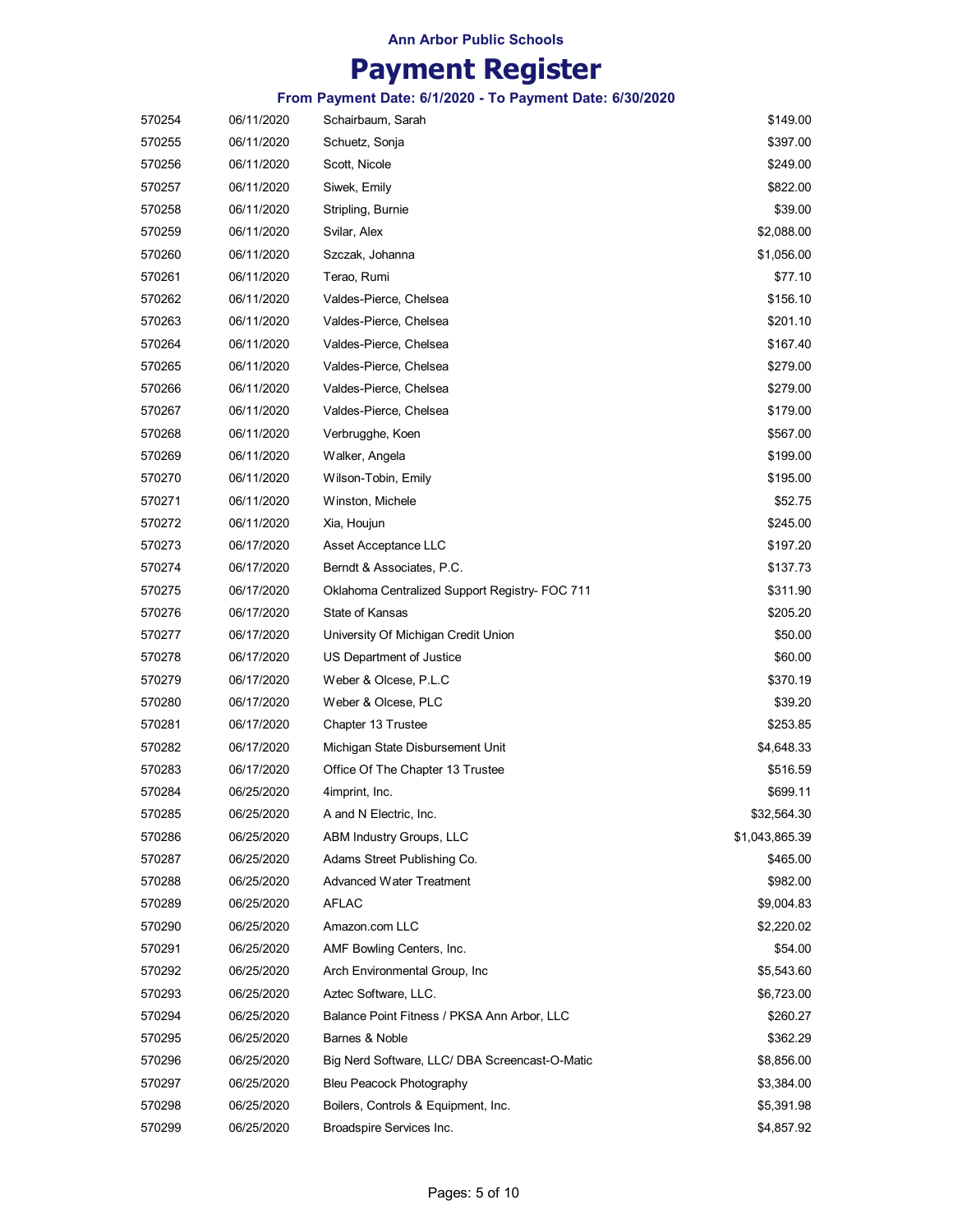## **Payment Register**

| 570300 | 06/25/2020 | <b>BSN Corporation Sport Supply Group I</b>        | \$1,745.00  |
|--------|------------|----------------------------------------------------|-------------|
| 570301 | 06/25/2020 | Busch Systems International, Inc.                  | \$11,758.35 |
| 570302 | 06/25/2020 | Carl Gunderson Holistic Fitness & Wellness, LLC    | \$4,504.42  |
| 570303 | 06/25/2020 | <b>Carpentry Concepts &amp; Ceilings</b>           | \$13,932.07 |
| 570304 | 06/25/2020 | <b>CDW Government LLC</b>                          | \$51,363.14 |
| 570305 | 06/25/2020 | CEI Michigan LLC                                   | \$684.00    |
| 570306 | 06/25/2020 | Cengage Learning                                   | \$3,855.00  |
| 570307 | 06/25/2020 | Chelsea Cendrowski Holistic Healing & Wellness LLC | \$3,270.04  |
| 570308 | 06/25/2020 | Clark Hill PLLC                                    | \$8,794.00  |
| 570309 | 06/25/2020 | Colman Wolf Supply Company                         | \$7,046.25  |
| 570310 | 06/25/2020 | <b>DBA Young Rembrandts</b>                        | \$875.00    |
| 570311 | 06/25/2020 | Detroit Edison Or Dte Energy                       | \$64,916.61 |
| 570312 | 06/25/2020 | Display Group, LTD                                 | \$9,869.05  |
| 570313 | 06/25/2020 | Dollar Bill Copying                                | \$37.95     |
| 570314 | 06/25/2020 | Dte Energy                                         | \$14,470.07 |
| 570315 | 06/25/2020 | Dummies On The Run Jerry Buffman                   | \$270.00    |
| 570316 | 06/25/2020 | Early Childhood Connections                        | \$340.00    |
| 570317 | 06/25/2020 | EDpuzzle, Inc.                                     | \$816.00    |
| 570318 | 06/25/2020 | EduKit, Inc                                        | \$22,305.00 |
| 570319 | 06/25/2020 | Events To Remember, LLC                            | \$2,100.00  |
| 570320 | 06/25/2020 | Ferguson Enterprises, Inc.                         | \$650.06    |
| 570321 | 06/25/2020 | Fiber Link Inc.                                    | \$1,473.00  |
| 570322 | 06/25/2020 | <b>First Book</b>                                  | \$199.52    |
| 570323 | 06/25/2020 | Follett School Solutions, Inc.                     | \$154.85    |
| 570324 | 06/25/2020 | Foresight Group                                    | \$2,032.98  |
| 570325 | 06/25/2020 | <b>Foundation Building Materials</b>               | \$2,029.60  |
| 570326 | 06/25/2020 | Grainger                                           | \$2,932.08  |
| 570327 | 06/25/2020 | Heikk's Decorated Apparel                          | \$690.00    |
| 570328 | 06/25/2020 | Heinemann Greenwood Publishing                     | \$1,989.25  |
| 570329 | 06/25/2020 | Herff-Jones                                        | \$45.14     |
| 570330 | 06/25/2020 | Howard S. Lazarus                                  | \$6,800.00  |
| 570331 | 06/25/2020 | Huntington National Bank                           | \$500.00    |
| 570332 | 06/25/2020 | Image Master                                       | \$1,750.00  |
| 570333 | 06/25/2020 | Inter State Studio And Publishing Company-C        | \$5,979.94  |
| 570334 | 06/25/2020 | J W Pepper & Sons, Inc                             | \$2,684.75  |
| 570335 | 06/25/2020 | Johnstone Supply Detroit Group                     | \$465.81    |
| 570336 | 06/25/2020 | Joseph Grant                                       | \$600.00    |
| 570337 | 06/25/2020 | Junior Library Guild                               | \$174.00    |
| 570338 | 06/25/2020 | Kolossos Printing                                  | \$1,347.03  |
| 570339 | 06/25/2020 | Kone Incorporated                                  | \$130.72    |
| 570340 | 06/25/2020 | Language Circle Enterprise                         | \$1,113.20  |
| 570341 | 06/25/2020 | Lifestyle Fitness Coach LLC                        | \$2,483.13  |
| 570342 | 06/25/2020 | Margolis Companies, Inc.                           | \$65,356.00 |
| 570343 | 06/25/2020 | Master Tech Appliance Service                      | \$351.00    |
| 570344 | 06/25/2020 | Mea Financial Services Inc. Group Term Life        | \$4,559.22  |
| 570345 | 06/25/2020 | Medco Supply Co (lockbox) Or Masune & Surgical S   | \$1,690.79  |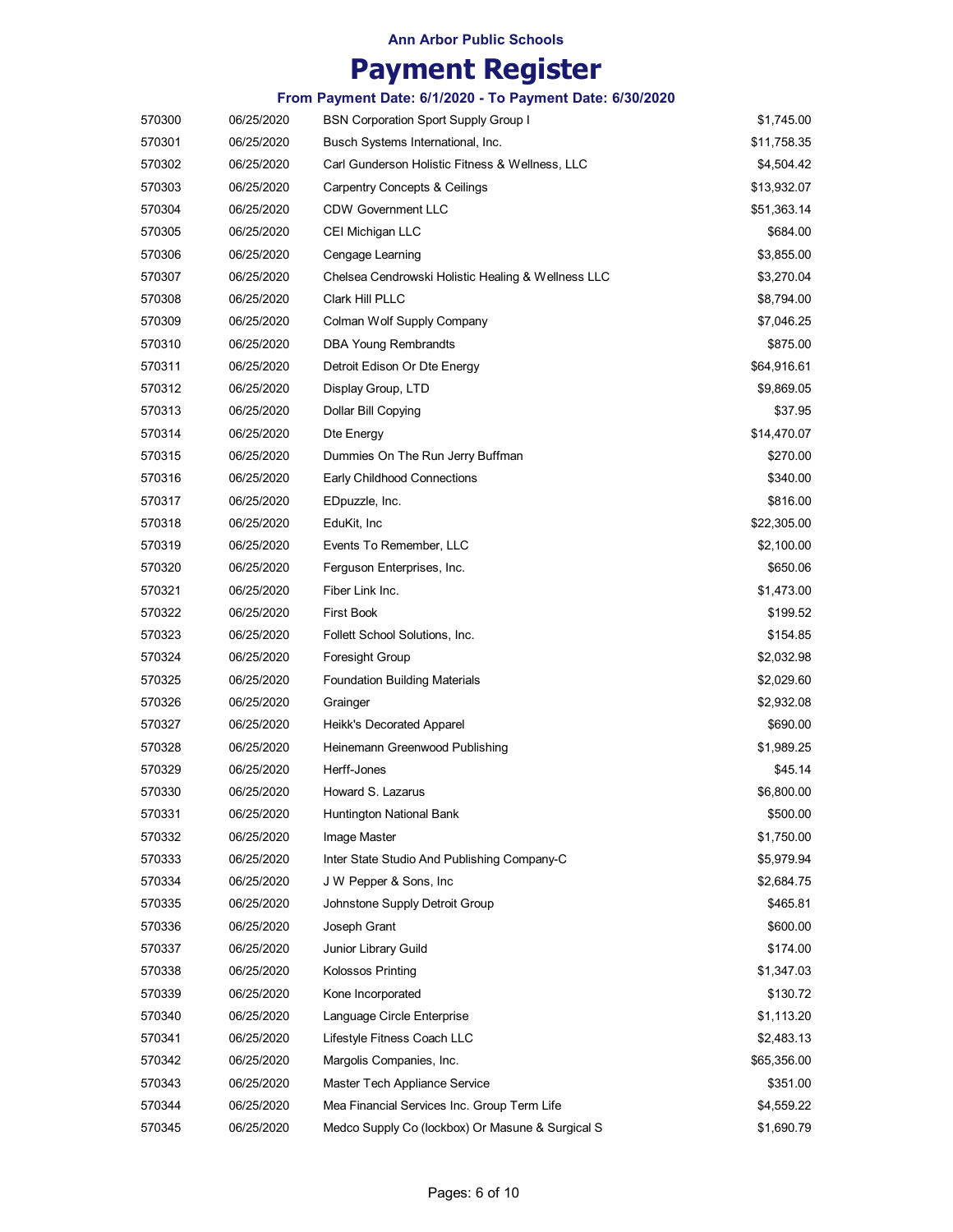# **Payment Register**

| 570346 | 06/25/2020 | MEMSPA MI Elem. & Middle School Principals Assoc    | \$1,110.00   |
|--------|------------|-----------------------------------------------------|--------------|
| 570347 | 06/25/2020 | Meridian Winds LLC                                  | \$710.00     |
| 570348 | 06/25/2020 | Michigan Academy of Dance & Music                   | \$619.75     |
| 570349 | 06/25/2020 | Michigan Interpreting Services, Inc.                | \$1,680.00   |
| 570350 | 06/25/2020 | Michigan Power Rodding, Inc.                        | \$258.00     |
| 570351 | 06/25/2020 | Miotech Sports Medicine Supplies                    | \$235.00     |
| 570352 | 06/25/2020 | National Energy Control Corporation                 | \$3,560.76   |
| 570353 | 06/25/2020 | National Express Durham Holding Corp/DBA Trinity    | \$363,800.00 |
| 570354 | 06/25/2020 | National Superintendents Roundtable                 | \$2,495.00   |
| 570355 | 06/25/2020 | Nova Consultants, Inc.                              | \$29,415.75  |
| 570356 | 06/25/2020 | NUCO <sub>2</sub> Inc                               | \$361.43     |
| 570357 | 06/25/2020 | Office Depot                                        | \$1,092.16   |
| 570358 | 06/25/2020 | <b>OHM Advisors</b>                                 | \$1,321.50   |
| 570359 | 06/25/2020 | Oriental Trading Co.                                | \$442.35     |
| 570360 | 06/25/2020 | Peaceful Dragon School                              | \$235.44     |
| 570361 | 06/25/2020 | Pediatric Therapy Associates                        | \$25,172.00  |
| 570362 | 06/25/2020 | <b>PFM Financial Advisors LLC</b>                   | \$143,789.00 |
| 570363 | 06/25/2020 | Pop! Designs & Creations, Llc                       | \$850.00     |
| 570364 | 06/25/2020 | Print-Tech Inc                                      | \$672.80     |
| 570365 | 06/25/2020 | Project Grow, Inc.                                  | \$158.49     |
| 570366 | 06/25/2020 | Riddell/All American Sports                         | \$12,647.45  |
| 570367 | 06/25/2020 | Safety Systems, Inc.                                | \$75.00      |
| 570368 | 06/25/2020 | Schoolpictures.com                                  | \$56.71      |
| 570369 | 06/25/2020 | ScreenLine Captioning, L.L.C.                       | \$625.00     |
| 570370 | 06/25/2020 | Secrest, Wardle, Lynch, Hampton, Truex & Morley, Pc | \$792.23     |
| 570371 | 06/25/2020 | Securitas Security Services USA, Inc.               | \$33,202.44  |
| 570372 | 06/25/2020 | Sentinel Technologies Inc                           | \$257,400.00 |
| 570373 | 06/25/2020 | Shamrock Floor Inc                                  | \$1,049.80   |
| 570374 | 06/25/2020 | Signs In 1 Day LLC                                  | \$212.00     |
| 570375 | 06/25/2020 | Stadium Trophy                                      | \$207.84     |
| 570376 | 06/25/2020 | Star Trac Enterpirse LLC                            | \$115,200.00 |
| 570377 | 06/25/2020 | Steve's Custom Signs, Inc.                          | \$1,495.00   |
| 570378 | 06/25/2020 | Stevens Disposal & Recycling Services Inc           | \$85.00      |
| 570379 | 06/25/2020 | Stone & Dirt                                        | \$21,100.00  |
| 570380 | 06/25/2020 | Tank Testing Services Inc                           | \$2,689.00   |
| 570381 | 06/25/2020 | Team Sports                                         | \$7,075.00   |
| 570382 | 06/25/2020 | The College Board Ap Exams                          | \$875.00     |
| 570383 | 06/25/2020 | The Davey Tree Expert Company                       | \$9,515.00   |
| 570384 | 06/25/2020 | The Enrico Group                                    | \$2,437.23   |
| 570385 | 06/25/2020 | The Print Giant                                     | \$3,700.00   |
| 570386 | 06/25/2020 | The Sherwin-Williams Company                        | \$2,199.10   |
| 570387 | 06/25/2020 | Tredroc Tire Services, LLC                          | \$51.95      |
| 570388 | 06/25/2020 | <b>University Translator Services</b>               | \$1,968.05   |
| 570389 | 06/25/2020 | Us Bank                                             | \$300.00     |
| 570390 | 06/25/2020 | Venture International LLC                           | \$1,125.00   |
| 570391 | 06/25/2020 | Virginia Tech                                       | \$765.08     |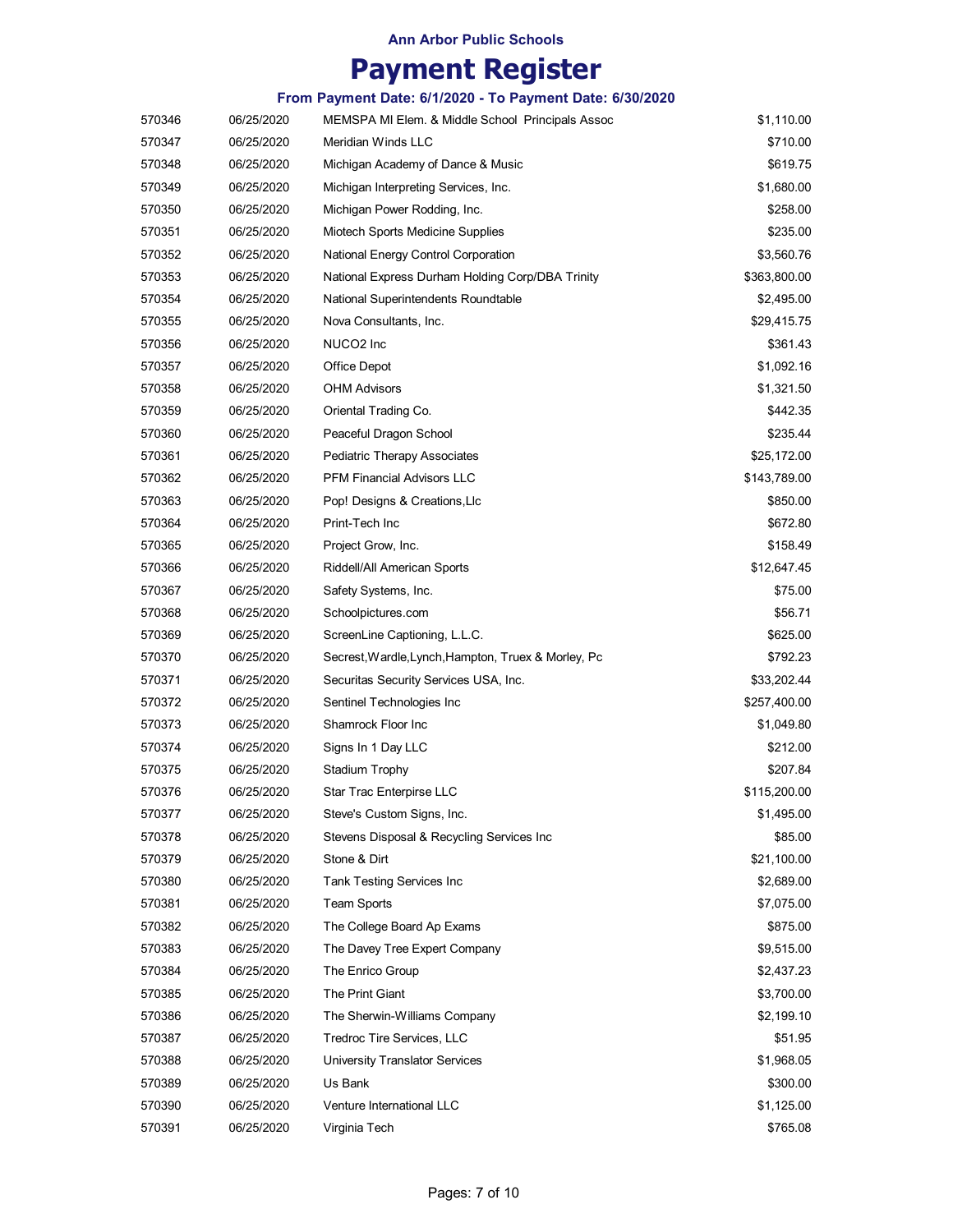## **Payment Register**

| 570392 | 06/25/2020 | W.J. O'Neil Company                             | \$68,052.32  |
|--------|------------|-------------------------------------------------|--------------|
| 570393 | 06/25/2020 | Warren Wheeler, CPSI, LLC                       | \$4,125.00   |
| 570394 | 06/25/2020 | Washtenaw County Public Health                  | \$288.00     |
| 570395 | 06/25/2020 | Washtenaw County Treasurer Office               | \$47,086.01  |
| 570396 | 06/25/2020 | Washtenaw Intermediate School District          | \$1,200.00   |
| 570397 | 06/25/2020 | Wisconsin Ctr For Education Products & Services | \$9,000.00   |
| 570398 | 06/25/2020 | Wolverine Supply Inc                            | \$1,996.75   |
| 570399 | 06/25/2020 | <b>Zoll Medical Corporation</b>                 | \$60.00      |
| 570400 | 06/25/2020 | Paradigm Equities Inc                           | \$201,079.91 |
| 570401 | 06/25/2020 | Bugajski, Marcy                                 | \$8.50       |
| 570402 | 06/25/2020 | Chen, Victor                                    | \$39.00      |
| 570403 | 06/25/2020 | Clatterbuck, Gretchen                           | \$265.00     |
| 570404 | 06/25/2020 | Cowan, Anne                                     | \$14.60      |
| 570405 | 06/25/2020 | Decker, Jeff                                    | \$89.00      |
| 570406 | 06/25/2020 | Designers Cove, Inc.                            | \$259.00     |
| 570407 | 06/25/2020 | Esteves, Katie                                  | \$105.00     |
| 570408 | 06/25/2020 | Fang, Fang                                      | \$90.00      |
| 570409 | 06/25/2020 | Farghadani, Shahla                              | \$27.85      |
| 570410 | 06/25/2020 | Feng, Shanshan                                  | \$135.00     |
| 570411 | 06/25/2020 | Fosdick, David                                  | \$89.00      |
| 570412 | 06/25/2020 | Fraser, Raegan                                  | \$209.00     |
| 570413 | 06/25/2020 | Frazier, Fumiko                                 | \$25.00      |
| 570414 | 06/25/2020 | Gong, Weiyu                                     | \$67.50      |
| 570415 | 06/25/2020 | Hamill, Stacey                                  | \$150.00     |
| 570416 | 06/25/2020 | Harman, Alexandra                               | \$105.00     |
| 570417 | 06/25/2020 | Higuchi, Toshiharu                              | \$42.50      |
| 570418 | 06/25/2020 | Hovelson, Sonia                                 | \$245.00     |
| 570419 | 06/25/2020 | Jiang, Selina                                   | \$209.00     |
| 570420 | 06/25/2020 | Jones, Teresa                                   | \$150.00     |
| 570421 | 06/25/2020 | Judge, Ann                                      | \$25.29      |
| 570422 | 06/25/2020 | Judge, Ann                                      | \$35.95      |
| 570423 | 06/25/2020 | Koga, Yasuhiro                                  | \$34.50      |
| 570424 | 06/25/2020 | Kwierant, Christine                             | \$31.00      |
| 570425 | 06/25/2020 | Lee, Paige                                      | \$5.00       |
| 570426 | 06/25/2020 | Lee, Sungsu                                     | \$173.00     |
| 570427 | 06/25/2020 | LeHart, Eleanor                                 | \$224.10     |
| 570428 | 06/25/2020 | LeHart, Eleanor                                 | \$269.10     |
| 570429 | 06/25/2020 | LeHart, Eleanor                                 | \$141.40     |
| 570430 | 06/25/2020 | LeHart, Eleanor                                 | \$249.00     |
| 570431 | 06/25/2020 | LeHart, Eleanor                                 | \$279.00     |
| 570432 | 06/25/2020 | LeHart, Eleanor                                 | \$299.00     |
| 570433 | 06/25/2020 | Libs, Theresa                                   | \$44.25      |
| 570434 | 06/25/2020 | Lillie, Brian                                   | \$289.00     |
| 570435 | 06/25/2020 | Marchand, Fran                                  | \$54.20      |
| 570436 | 06/25/2020 | Matheson, Amanda                                | \$18.50      |
| 570437 | 06/25/2020 | Matheson, Amanda                                | \$25.00      |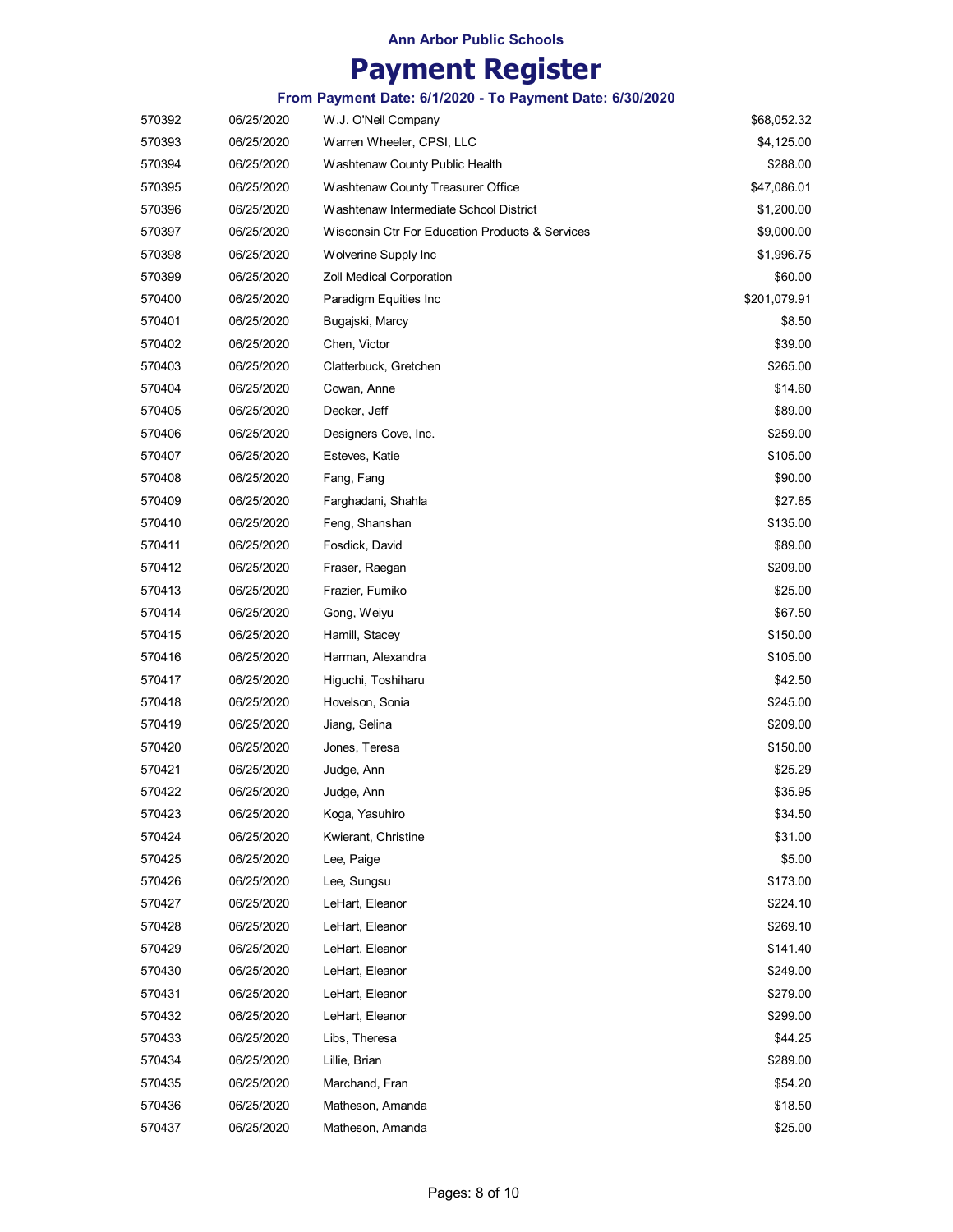## **Payment Register**

**From Payment Date: 6/1/2020 - To Payment Date: 6/30/2020**

| 570438             | 06/25/2020 | McKaig, John           | \$89.00        |
|--------------------|------------|------------------------|----------------|
| 570439             | 06/25/2020 | McKenna, Kathryn       | \$105.00       |
| 570440             | 06/25/2020 | Nagakura, Keisuke      | \$29.75        |
| 570441             | 06/25/2020 | Nagakura, Keisuke      | \$38.25        |
| 570442             | 06/25/2020 | Narske, Fletka         | \$150.00       |
| 570443             | 06/25/2020 | O'Rourke, Brenda       | \$105.00       |
| 570444             | 06/25/2020 | Paulson, Tracey        | \$6.00         |
| 570445             | 06/25/2020 | Plum, Sarah L          | \$150.00       |
| 570446             | 06/25/2020 | Ridha, Lisa Rose       | \$265.00       |
| 570447             | 06/25/2020 | Samborn, Ariadne       | \$209.00       |
| 570448             | 06/25/2020 | Slicker, Katherine     | \$61.40        |
| 570449             | 06/25/2020 | Smith, Karen           | \$79.00        |
| 570450             | 06/25/2020 | Sullivan, Stephanie    | \$245.00       |
| 570451             | 06/25/2020 | Theros, Hongyun        | \$265.00       |
| 570452             | 06/25/2020 | Vuocolo, Caitlin       | \$105.00       |
| 570453             | 06/25/2020 | Wahl, Diane            | \$89.00        |
| 570454             | 06/25/2020 | Wang, Lingyan          | \$132.50       |
| 570455             | 06/25/2020 | Wang, Pingli           | \$25.50        |
| 570456             | 06/25/2020 | Wood, G Craig          | \$150.00       |
| 570457             | 06/25/2020 | Yi, Wei                | \$265.00       |
| 570458             | 06/25/2020 | Zhao, Guanhua          | \$84.10        |
| 570459             | 06/25/2020 | Ziegler, Sam           | \$89.00        |
| 570460             | 06/25/2020 | Ziegler, Sam           | \$87.75        |
| Type Check Totals: |            |                        | \$4,886,468.89 |
| <u>EFT</u>         |            |                        |                |
| 346483             | 06/03/2020 | <b>PCMI</b>            | \$4,913.91     |
| 349226             | 06/17/2020 | McCarthy & Smith, Inc. | \$311,403.81   |
| 351738             | 06/30/2020 | BMO HARRIS BANK N.A.   | \$235,368.84   |
| 351739             | 06/26/2020 | EDUStaff, LLC          | \$46,052.45    |
| 351740             | 06/12/2020 | EDUStaff, LLC          | \$85,922.29    |
| 351741             | 06/30/2020 | McCarthy & Smith, Inc. | \$37,718.04    |
| 351742             | 06/27/2020 | <b>PCMI</b>            | \$5,966.78     |
| 351743             | 06/27/2020 | <b>PCMI</b>            | \$10,110.58    |
| 351744             | 06/27/2020 | PCMI                   | \$2,931.69     |
| 351745             | 06/27/2020 | <b>PCMI</b>            | \$16,353.02    |
| 351746             | 06/27/2020 | PCMI                   | \$5,241.29     |
| 351747             | 06/30/2020 | EDUStaff, LLC          | \$212.40       |
| Type EFT Totals:   |            |                        | \$762,195.10   |

Chase-Checking - General Fund -Checking Totals

| Transaction Amount Reconciled Amount |        |                |
|--------------------------------------|--------|----------------|
| \$2,813,554.08                       |        | \$0.00         |
| \$2,072,914.81                       |        | \$2,072,914.81 |
|                                      | \$0.00 | \$0.00         |
|                                      | \$0.00 | \$0.00         |
| \$4,886,468.89                       |        | \$2,072,914.81 |